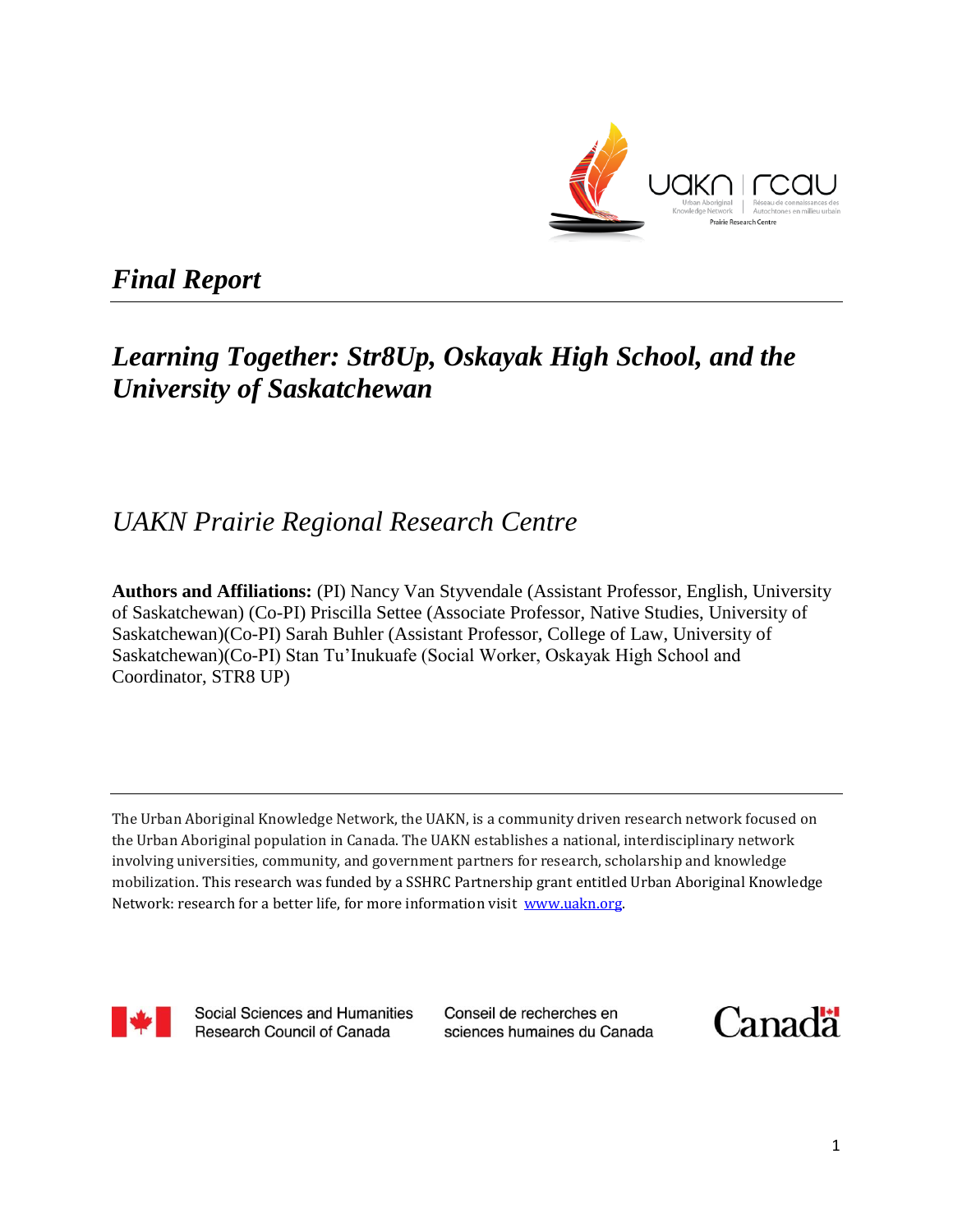## **Final Report for** *Learning Together: Str8Up, Oskayak High School, and the University of Saskatchewan*

August 20, 2014

## **Abstract:**

The goal of the current project was to learn, through a participatory action-based research project based in Indigenous approaches, about innovative and effective pedagogies that bridge divides between the university and communities traditionally excluded from it. In the past, educational practice attempted to "knock the Indian" out of Indigenous Peoples, and in the present, the academy is a largely neocolonial space, where Indigenous knowledge and epistemologies are underrepresented (Settee, 2013; Battiste, Bell and Findlay, 2002). Our project brought together students from "inside" the university (Law, Native Studies and English students) with students from Oskayak High School in Saskatoon and former gang members who are part of an innovative gang prevention group called STR8 UP in a 13-week class about the topic of "justice". The class was entitled "Wahkohtowin," which means "kinship" or "we are all related" in Cree. Our goal was to develop a teaching and learning model that bridges historical and cultural divides between the groups and allows them to learn from and with each other. The class ran weekly for 13 weeks from January-April, 2014. In collaboration with community facilitator Stan Tu'Inukuafe (Oskayak High School Social Worker), we facilitated individual sessions by selecting readings and activities that tapped into student knowledge and experience, and covered the topics of policing, the criminal trial, incarceration, and restorative/Indigenous justice. Classes emphasized the development of critical thinking skills and provided students with tools to deconstruct the very complex realities that colonialism has left behind, namely, poverty, violence, sexism and racism. While formal academic experience varied among members of the class, the life experiences of street-involved students provided valuable knowledge, reminding traditional university students that years of formal academic experience are not the only criteria for knowledge. Following the completion of the course, we interviewed the participants in the class with the goal of understanding the impact of the class. We also completed an academic article describing and analyzing the pedagogy and approach of the class.

# **Research Questions/ Objectives:**

Our goals were multifaceted. First, we sought to develop and implement a 13-week community-based university class for students "inside" and "outside" the university about the subject of justice. The class would be informed by Indigenous and critical pedagogies and the advice of elders and community members. We then sought to undertake a reflective evaluation of the course based on our own insights, and also a qualitative study wherein we interviewed the students in the class about their experiences. The questions guiding our work include: 1. What kinds of pedagogies bridge divides between university students and those traditionally excluded from the university in Saskatoon? and 2. How can Indigenous knowledge and approaches inform an interdisciplinary class about justice?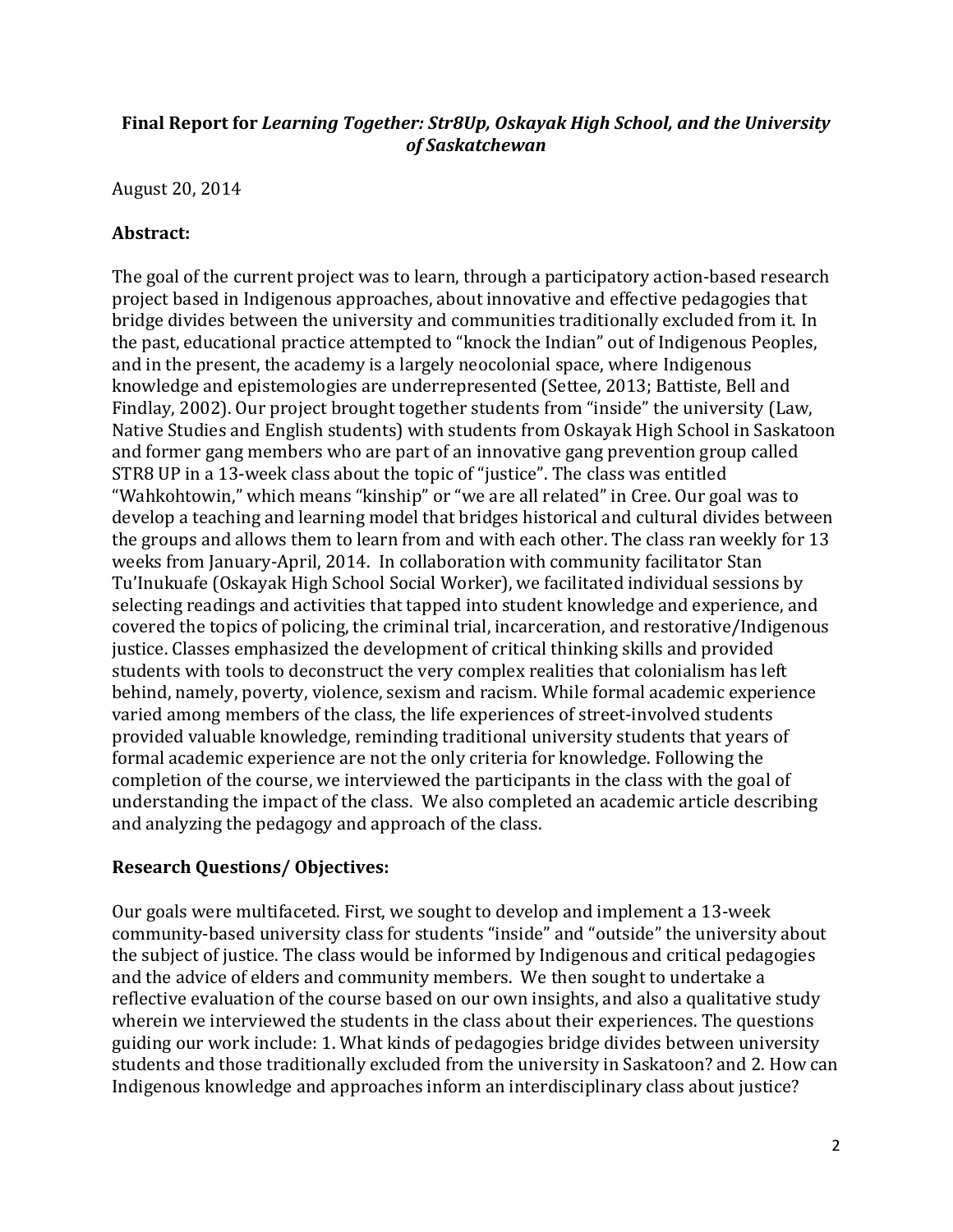#### **Literature Review/ Conceptual Framework**

Our project is influenced by and expands upon the work of *Inside-Out*, a renowned prison exchange program founded in the United States in 1997. The program is "based on the simple hypothesis that incarcerated men and women and college students might mutually benefit from studying crime, justice, and related social issues together as peers" (*Inside-Out*  website). Over the past fifteen years, *Inside-Out* courses have been taught in prisons throughout the United States; recently, the program moved to Canada, with the first course offered by Wilfrid Laurier at the Grand Valley Institution in 2013. The program is "not an opportunity for charity, or to 'help' incarcerated men and women in the sense of volunteerism or charity." Rather, the model is one of community-based education, where "everyone serves and everyone is served." Drawing on experiential education theory and the critical pedagogies of Paulo Freire and Lori Pompa, our current project moves the *Inside-Out* model to a community setting, proposing an exciting innovation to an international program.

Our pedagogy and research practice are informed by Indigenous Knowledge Systems, which "Aboriginal people have described with words reflecting ancient knowledge for community life, well-being and sharing values," as Priscilla Settee explains. "In the Cree language this is called *pimatissiwiwan*. It is taken from the root word *pimatisi*: to be alive. A core value is *miyo-wechehtowin*, which means having good relations. Individually and collectively, people have been instructed by their teachings since time immemorial to strive and conduct themselves in ways that create positive relationships." Our focus on relationships and relationship building reflects the UAKN's Guiding Ethical Principles, which acknowledge that Indigenous "Knowledge may be expressed in symbols, arts, ceremonial and everyday practices, narratives, and, especially, in *relationships*" (UAKN Appendix A; emphasis ours). We incorporate smudging, art work, and sharing food as means of sharing knowledge, and a storytelling approach to transmitting culture, which honours the oral traditions of Indigenous Peoples, is an essential feature of our pedagogy. We also draw from the philosophy of Oskayak High School, which was established in 1980 as a Native Survival School by a group of parents to help students who did not cope in the regular school system; we recognize that healing must be central to the process of Aboriginal learning and also an example of how Indigenous Knowledge, Aboriginal culture, and ways of knowing become central to student activities and learning (Settee, 2011). Healing is a central component of effective learning and must be an intentional part of the student learning process (Baskin, 2005), but the healing component is not just for the injured; it is for all to realize their role in the healing and decolonization process. For Marie Battiste, "decolonization" in the context of education means fighting against the dominant assumptions that maintain power relations and Eurocentric traditions and assumptions, "disrupting those normalized discourses and singularities and allowing diverse voices and perspectives and objectives into 'mainstream' schooling" (Battiste, 2013, p. 106-107). At its core, decolonization requires resistance to the dominant social order and is about "creating communities, creating spaces in which Aboriginal people are safe to be Aboriginal people" (Comack et al., 2013, p. 146). Our relationship-based pedagogy in the Wahkohtowin classroom embraces and enacts this model of decolonization.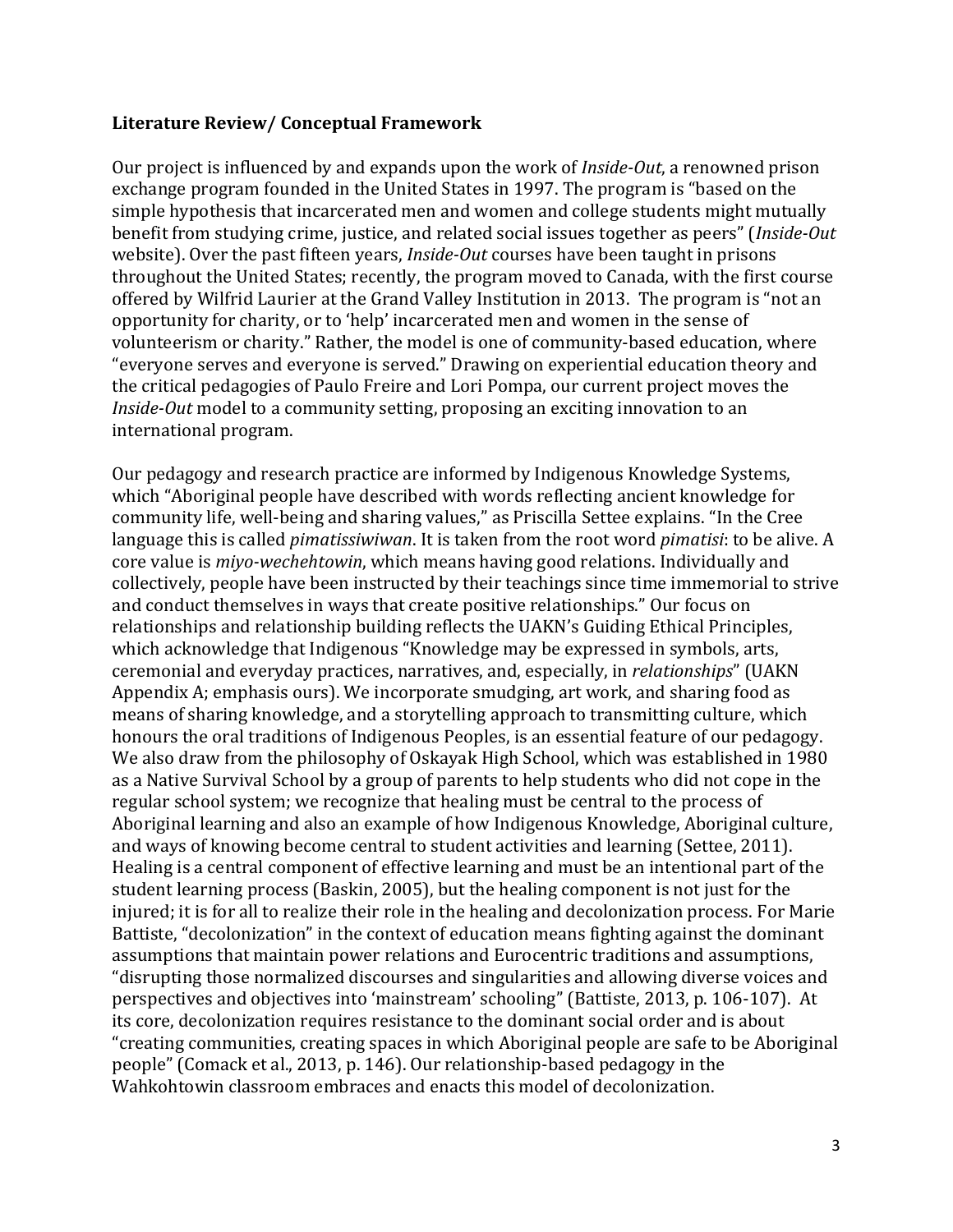## **Methodology:**

We drew on our previous experience with Phase 1 of this project, consultations with our Elder Mike Maurice, and the expertise and knowledge of our community partner Stan Tu'Inukuafe to develop the curriculum and syllabus for our 13-week course. We then implemented the course, which involved weekly planning, facilitating and debriefing. We have analyzed and evaluated the impact of the course in two ways: first, through our own reflections and discussions among us as facilitators, and second, through a qualitative study wherein we interviewed 11 of the 18 participants in the class. Using a semi-structured format, we asked participants about their experiences in the class and what they learned about themselves and about the other students in the class. Specifically, we were interested in understanding how the Wahkohtowin classroom was similar to or different from the participants' previous educational experiences; how the interdisciplinary approach of the Wahkohtowin classroom shaped participants' learning; and how the participants increased their understanding of Indigenous knowledge and contemporary issues. We hired a law student to assist with an initial literature review, and another student to transcribe and assist with the initial coding of the interviews.

## **Research Findings**:

While our analysis ongoing, our initial analysis suggests several important observations about our project.

#### *The centrality of relationships*

Participants consistently emphasized the emphasis on relationships and building community as one of the most significant aspects of the class. Participants commented on the importance of getting to know each other, and on the deep connection that relationship building had with the learning and knowledge production that happened in the class. We note that traditional pedagogies tend to ignore the relationships among students and the importance of these relationships to learning. Thus, our emphasis on "Wahkohtowin" kinship and interconnectedness—was identified as a key aspect of the course and as being essential to the experiences of students in the course.

#### *The importance of the circle*

Indigenous writers and teachers have emphasized the importance of the circle as a form for teaching and learning. Everyone is equidistant from the middle so there is no sense of hierarchy (Graveline, 1998; Archibald, 2008). For us, the circle functioned to provide the structure for each class: multiple rounds of discussion had the effect of bringing a complex and deep wealth of stories and knowledge "to the table." We were then able to critically analyze the legal or literary texts relating to the topic, through the lens of the experiences shared in the circle. Students commented on the significance of the circle and the ways in which the model emphasized a sharing of knowledge. One participant noted that "knowledge could disseminate and flow from any corner and everybody had something to offer. I like that a lot because whether you pretend or not, the [standard] university system still has someone who is the boss."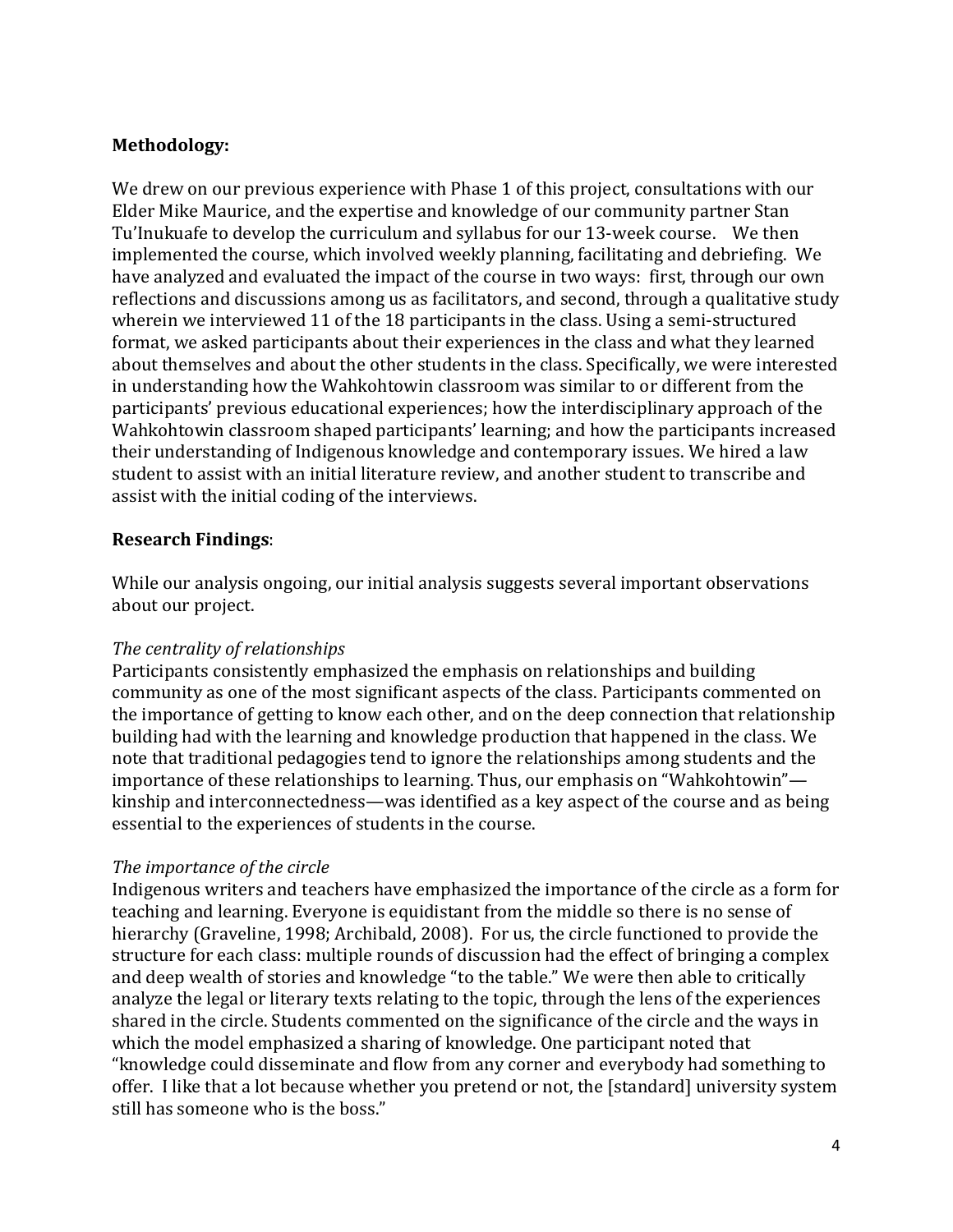#### *Embodied pedagogy*

Our participants also commented on the importance of the meal that we shared together in class each week, and how our pedagogy was centered on the personal and lived experiences of the people in the class. While traditional university pedagogies tend to accept a mind-body dualism, the Wahkohtowin pedagogy was embodied. Thus, the weekly experience of eating together as a group was a reminder that each student came to the classroom "whole" and not simply as a "disembodied spirit" (hooks, 1994, p.193). Sharing food is a central aspect of Indigenous cultural practice and was an important aspect of our gatherings. The stories participants shared each week were often about the material and painful impacts of what has been termed "law's violence" (Sarat, 2001; Monture-Angus, 1998). For the students who did not have direct physical experiences with police, courts or prisons, we were able to observe how the bodies of certain individuals are exempted to a much greater degree from "law's violence" – often based on privileged race or educational status. In this way, our pedagogy attempted to connect bodies and minds together, and underscored the centrality of embodied experience as source of knowledge about justice and injustice.

#### *Stories as core texts*

"Stories have taught Indigenous peoples how to conduct themselves in a good way for the good of the community…. [T]hese stories, and many others yet unheard, rich sources of Indigenous knowledge, must transform the academy" (Settee, 2011, p. 436). Individual lived experiences and stories were central to course, and in many ways formed the core course "texts." While we brought in a variety of legal and literary materials, these were always discussed in relation to the real life experiences and narratives of our participants. According to Kim Anderson, learning is best located in stories about experience. She suggests that "we can understand colonization better if we ask, 'What does it mean in our daily lives?'" (2004, p. 125; see also Chartrand, 2012) The legal and literary texts that we read together also enriched and informed our understanding of experiences shared in the class. Participants noted the power of the stories that were shared and how these stories in some cases transformed their worldview and understanding of dominant narratives. For example, one participant stated that "this would be a class that would come up in my regular conversations throughout the week. It wasn't just something that stayed in the classroom. It was something that is adding to my general knowledge…and expanding my view of the world…. Cause even now if I were to listen to the news…it's got a different take on how I understand it because I can think of these other perspectives that I've been exposed to."

#### **Knowledge Mobilization Activities:**

We have completed an article that contains our reflections on our pedagogy, which will be published in the upcoming issue of the *Annual Review of Interdisciplinary Justice Studies*  (peer reviewed).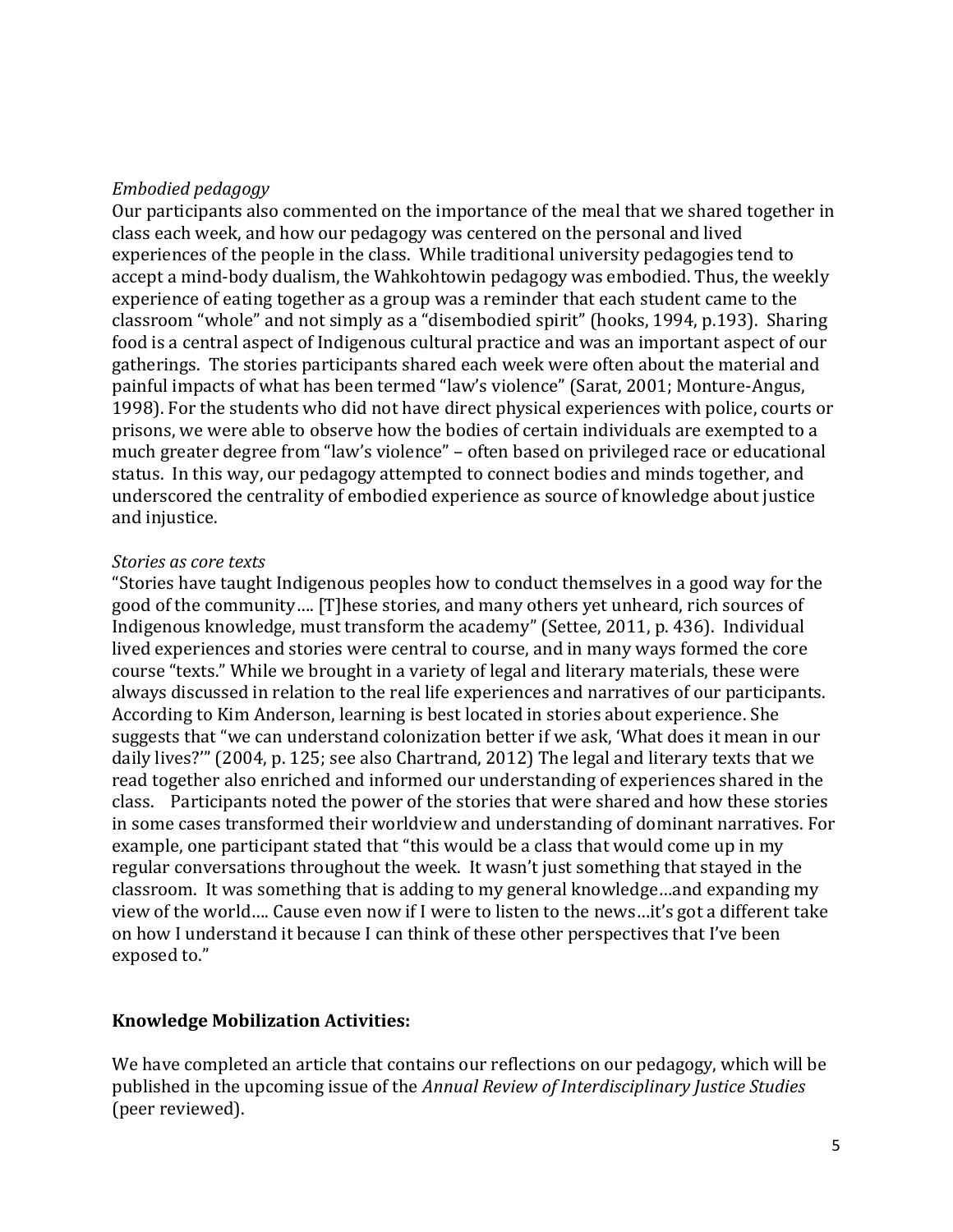We presented about our project at the Quality of Life Symposium in Saskatoon in May, 2014.

We presented about our project at the Canadian Association of Law Teachers conference in Winnipeg in June, 2014.

We will be presenting about this project at the upcoming Wahkohtowin conference at the University of Saskatchewan in September 2014.

We will be completing the analysis of our participant interviews soon and will publish our findings in a peer-reviewed journal.

Based on our analysis and reflections, and with the assistance of a grant from the Prairie Research Centre of the Urban Aboriginal Knowledge Network, we will be launching the next Phase of this project in January 2015.